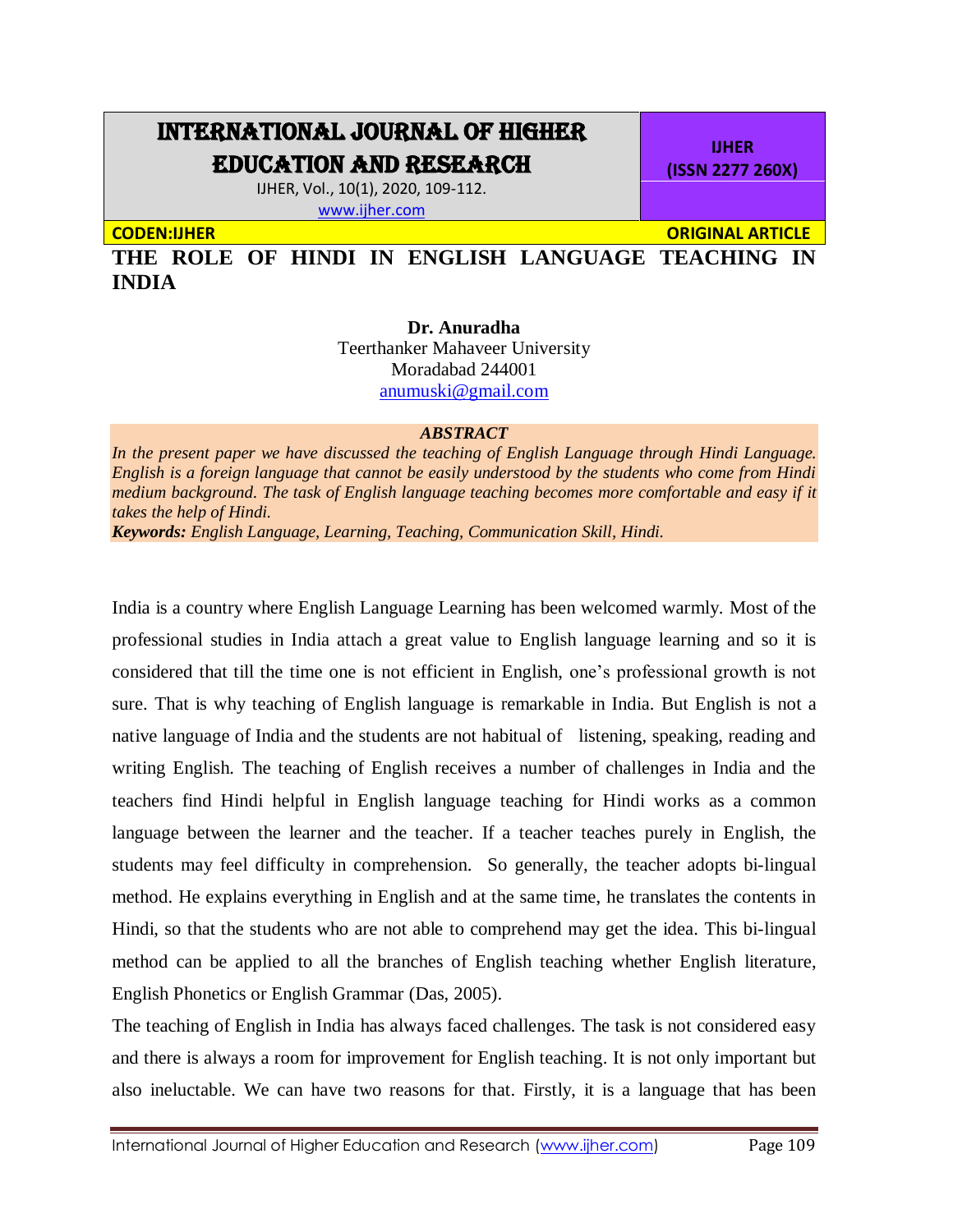recognized as an international language. Secondly, it is the most utilitarian language professionally in India though it is a foreign language. So the craze to learn English excites every learner in any field of learning. It is a surprising fact that one cannot be considered as qualified until or unless he knows a little bit English. In the modern era, English teaching and learning can be found in any course for it is the language that is accepted everywhere in the world and the English learning symbolizes modernity and awareness. It is important for it gives the means of expression and expression is essential for every execution. But Hindi is the real voice of India and Hindi is a the soul of India and India is such a country where Hindi dominates the tongue of its countrymen and English teaching is impossible without the blessings or permission of Hindi in India. Dramatically, Hindi is the host and English is the guest and guest cannot receive the desired welcome without host (George, 2007).

The people who are associated with teaching know well that the first important work that is done by a good teacher is to establish the consonance between the teacher and the students. The establishment of understanding is necessary because without it, the teacher and the students will not feel comfortable in discussion and communication. There will be a need for simplification between them and one cannot get success in work if one is not feeling comfortable and if one does not get the level of simplification. Hindi is very helpful in this work. Practically, in Indian class rooms where most of the students come from Hindi-medium background if a teacher starts his first communication with the students in English, the students may develop phobia in themselves about not getting the meaning of the words of the teacher. The teacher may get a negative feedback. But contrarily, if a teacher starts speaking in a language which is perfectly understood by the students, the students may give a better response. The reason is logical that is teaching requires communication and a perfect communication requires common language i.e., Hindi in most of the parts of India. The common language makes the teaching in the classroom pleasant. And if a teacher aims the teaching of English- language which is being taught to the student because students are quite unknown to it, it will be humorous to teach English in English (Narayanan, 2009).

Teaching is a very sensitive task and it includes instructions which should be followed by the students sincerely and perfectly otherwise the desired results cannot be achieved. But if the instructions are being given in a foreign language, which is not understood by the students, they will be of no use. We may take the example of the transformation chapter in English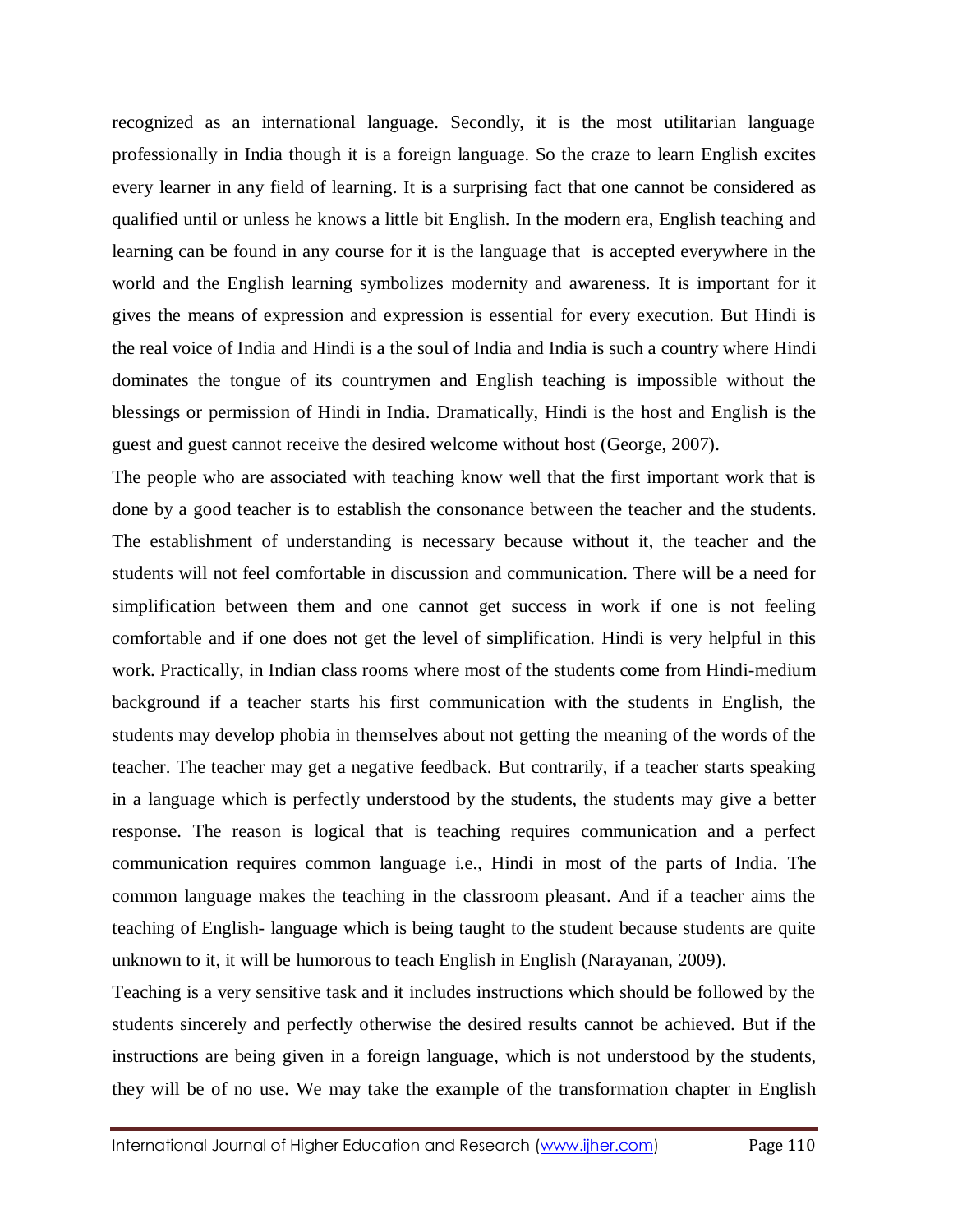grammar. While teaching this chapter, the students are taught how to change the degree of the adjective which depends on their understanding of the sense of the sentence. The teacher faces problems while telling the sense of the sentences because there is a condition in transformation that is not changing the sense of the sentence. The same happens during the teaching of translation which essentially needs the assistance of Hindi and in such condition, the assistance of Hindi is praise worthy.

It has been felt especially in north Indian class- rooms that a number of students are there who are unable to express their doubts in English. Such students may learn English easily if they are allowed to express themselves in Hindi. Even today, in a number of areas of north India, the first English teaching starts at  $6<sup>th</sup>$  standard but till this time a student has a good knowledge of Hindi. So in such areas, English teaching through Hindi is more comfortable. Even after having the basic knowledge of English, the students take time in developing the listening skill during which a teacher takes the help of Hindi. So it cannot be denied that with especial reference to India, Hindi is the most powerful language because the teaching of Hindi does not require English but the teaching of English requires the help of Hindi.

## **REFERENCES**

Das, Bikram K. 2005. Focus on English. Ms., NFG-English.

Dowerah, Sawpon. 2005. Eclecticism in Methodology. Ms., NFG-English.

- George, M. 2007. Classroom Activities for Building Vocabulary. *The Journal of English Language Teaching,* India: Vol.45/1: 35-38.
- George, P.A. and H. Visveswaran. 1967. An Investigation of the acquisition of vocabulary in English. *Journal of Educational Research and Extension.* 4:1.
- Indira, M. 2003. The suitability of course book in Engineering Colleges for developing communication skills: A study. Dissertation of M.phil. in English. Hyderabad: Central Institute of English and Foreign Languages.
- Kumar, Geetha. 2005. Teaching English: A teacher's perspective. Ms., NFG-English.
- R. Narayanan, 2009. English Language Teaching in India : A Theoretical Study, the modern journal of applied Linguistics,vol1:1-16.
- Ramamoorthy , L. 2004. Multilingualism and second language acquisition and learning in Pondicherry*. Language in India.* 4:2.